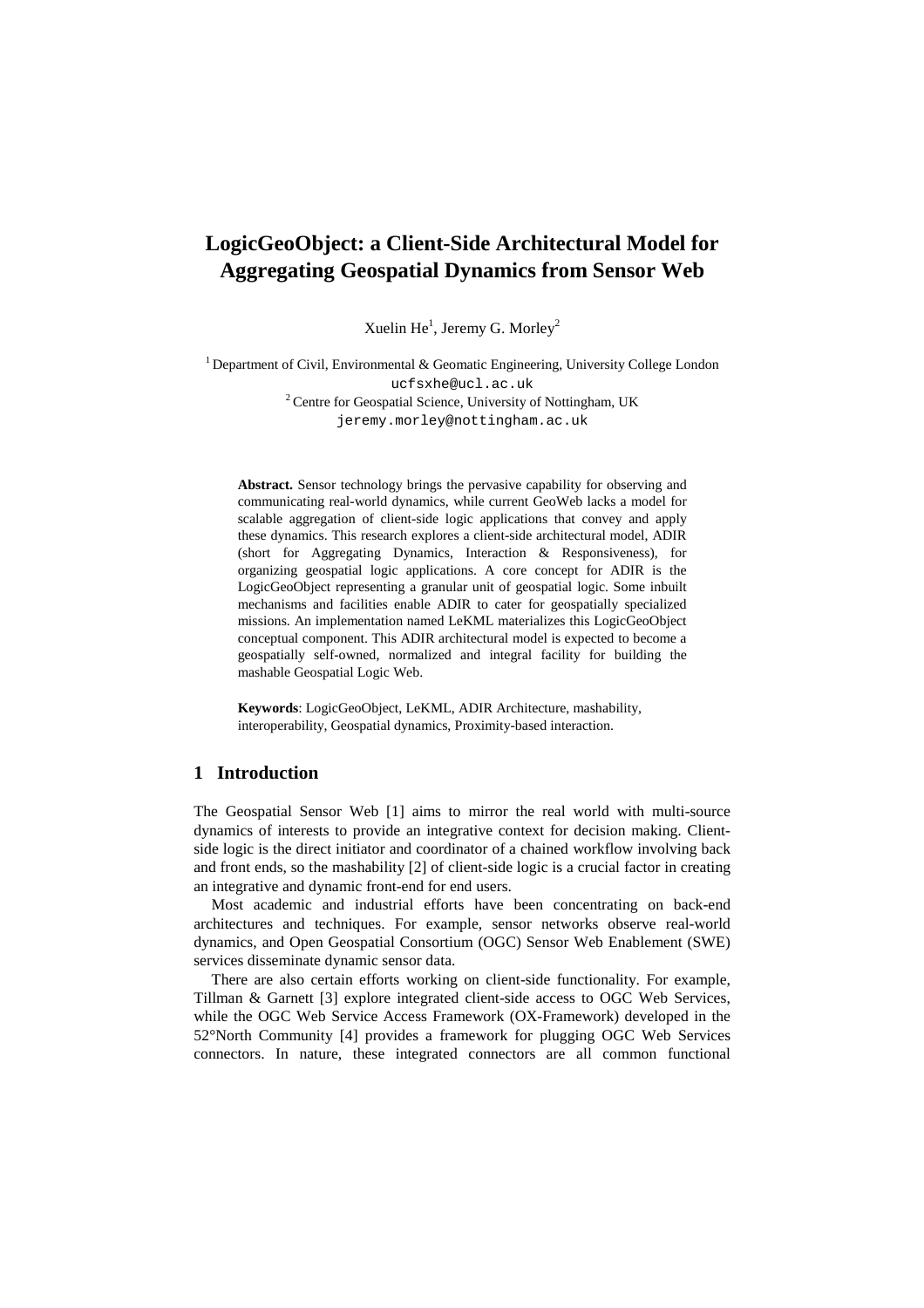#### 2 **Xuelin** He1, Jeremy G. Morley2

components to be used by client-side applications. However, existing research is still inadequate to make these client applications mashable and interoperable, i.e., to be able to aggregate various independently developed elements of geospatial logic with arbitrary scalability. It is challenging to mash up heterogeneous sources of applied logic and services [5]. In a scenario based around mashing up various standalone Sensor Web client applications, the potential clash of code logic as well as lack of interoperability is really a headache.



**Fig. 1.** Evolution from mashing up data into mashing up logic generating and manipulating data dynamically

How can we make heterogeneous sources of geospatial logic mashable and interoperable? This research explores a fundamental solution to equip the GeoWeb with an architectural model on the client side.

# **2 An Architecture Strategy: LogicGeoObject for Aggregating Dynamics, Interaction & Responsiveness (ADIR)**

### **2.1 Requirements.**

To achieve generic mashability, an architecture needs to meet some essential requirements:

a. Mashability. All units of geospatial logic, including those standalone GeoWeb applications, can become mashable ingredients which can generate and manipulate dynamic data respectively.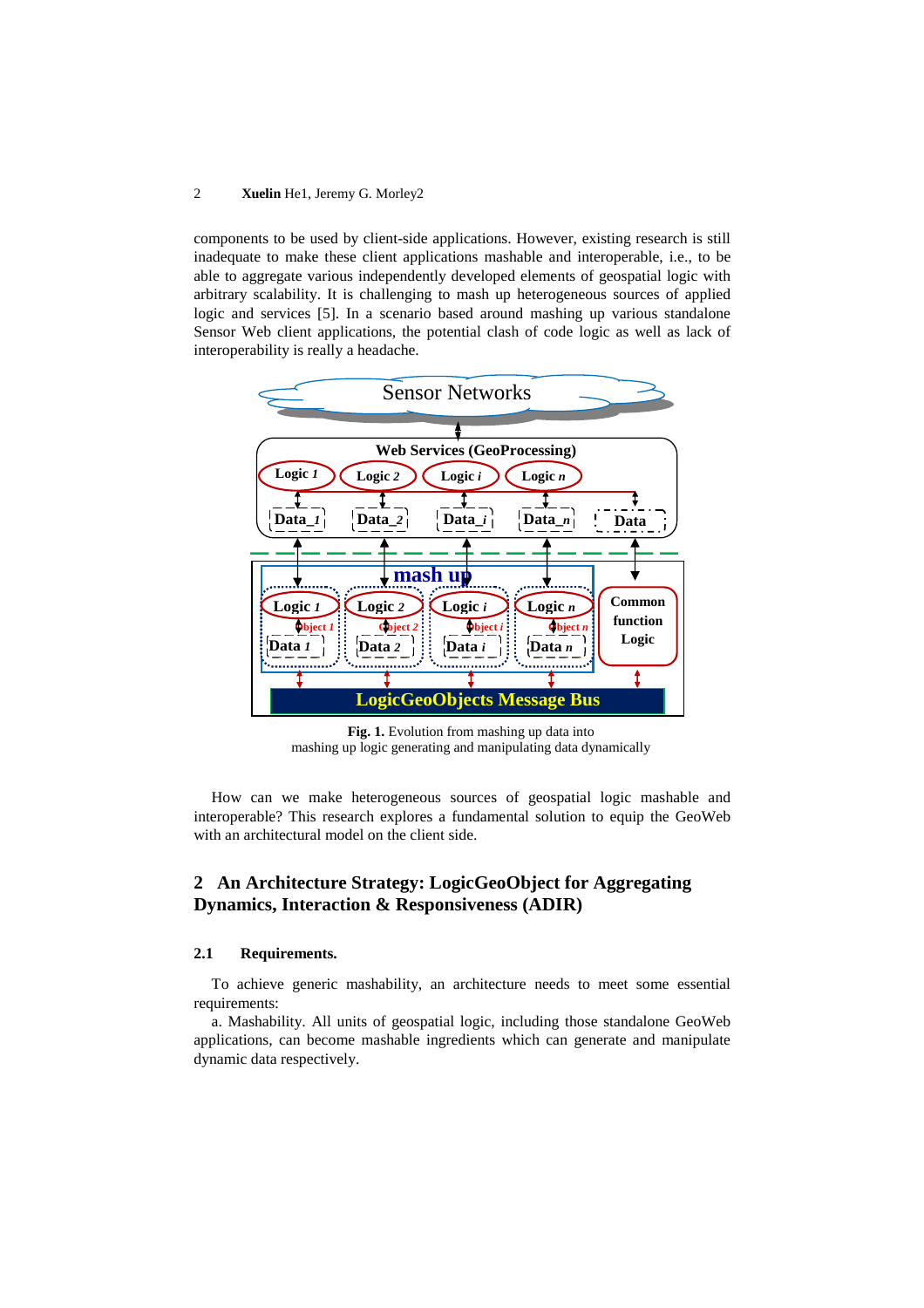b. Reusability. Mashable logic units including those crowd-sourced code programs, which are distributed on the Web, can become on-demand code to be dynamically incorporated into new integrative geospatial applications while spatio-temporal context is changing on the fly.

c. Interoperability. All independent units can effectively inter-communicate in a dynamic and loosely-coupled way for scalability, for cooperation to fulfil a certain integrative task, or for incremental development of new applications making use of existing on-demand code logic without necessarily requiring amendment.

d. Portability. Programmed logic units are platform-independent and applicationneutral. They can be mashed up into all kinds of geospatial platforms and new applications, such as Standalone Geobrowsers, Web-browser-based mapping applications, or even Desktop-GIS clients.

e. Geospatial suitability and specialization. In-built capability (model, mechanisms and facilities) can cater for Geospatially specialized demands, such as contextawareness, proximity-based communication and cooperation.

## **2.2 LogicGeoObject: an Architectural Model for Organizing Client-Side Geospatial Logic.**

#### **LogicGeoObject for ADIR architecture.**

This research proposes an architectural style named ADIR (short for Aggregating dynamics, interaction & responsiveness), within which there is a core concept, Logicenabled Geospatial Objects (LogicGeoObjects for short). A LogicGeoObject is an autonomous, self-contained unit of data profile and logic, with the granularity of the mashed-up will vary from the whole application scale to individual geospatial features. For example, a LogicGeoObject can refer to a geospatial application (or a module), service, phenomenon, process, incident, activity, functionality, dynamic sensor dataset, geospatial feature–level business or functional logic, etc.

As a result, client-side geospatial sensor applications can be organized as mashable logic units, as illustrated in Fig. 1. Every LogicGeoObject can autonomously access remote Web Services, and can interact with other dynamically aggregated LogicGeoObjects locally via a Message Bus.

#### **Logic-embedded KML: an implementation for LogicGeoObjects.**

This conceptual LogicGeoObjects need to be represented by an appropriate datalogic carrier, which is expected to meet the following requirements: format neutrality that is independence from any proprietary platforms or products; potential capability of coupling data (or data profile) with logic; suitable for exchanging geospatial objects; mashability with scalability; Web-based capability for accessing, communicating, deploying and exploiting; etc.

Some media, such as CityGML, KML, etc., are all competent candidates, depending on the client-side environments and tasks. Here we demonstrate an implementation using KML, i.e., Logic-embedded KML (LeKML for short), encapsulating data profile and applied logic. It should be noted that this embedded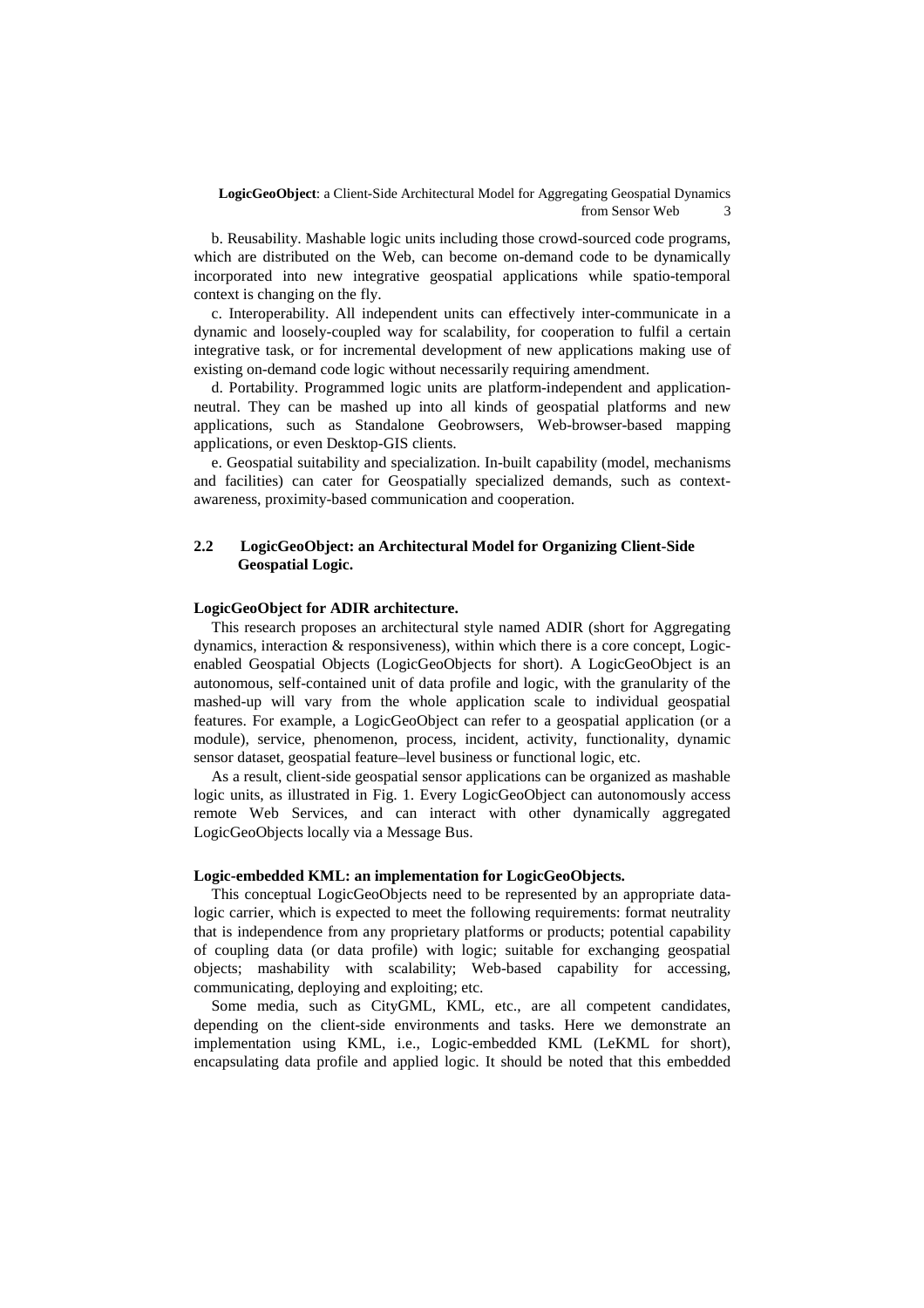#### 4 **Xuelin** He1, Jeremy G. Morley2

logic can deal with other geospatial data types and need not be limited to KML. However KML format is convenient for presenting geospatial data. The <NetworkLink> element in KML can supply an effective mechanism for dynamically aggregating and activating/inactivating on-demand geospatial logic units based on spatial-temporally -aware conditions.

To make this ADIR architecture work via the implementation of LeKML, this research designs a series of LeKML facilities and mechanisms (showed in Fig. 2.), including an approach to couple geospatial data profile and its corresponding applied logic; a unified and platform-neutral programmable Object & Event Model for LeKML; implementing LeKML-supporting capability (LeKML Library) for geospatial platforms, i.e. parsing LeKML, executing logic procedures, and performing in-built LeKML mechanisms and regulations; etc.



**Fig. 2**. Platform-neutral LogicGeoObjects: Object & Event Model for bridging heterogeneities

Runtime LeKML units can work in inter-isolated environments of different executing threads, which can avoid potential clashes between various sources of geospatial logic, and can satisfy parallelism of all LeKML units to process instant updates from respective sensor networks.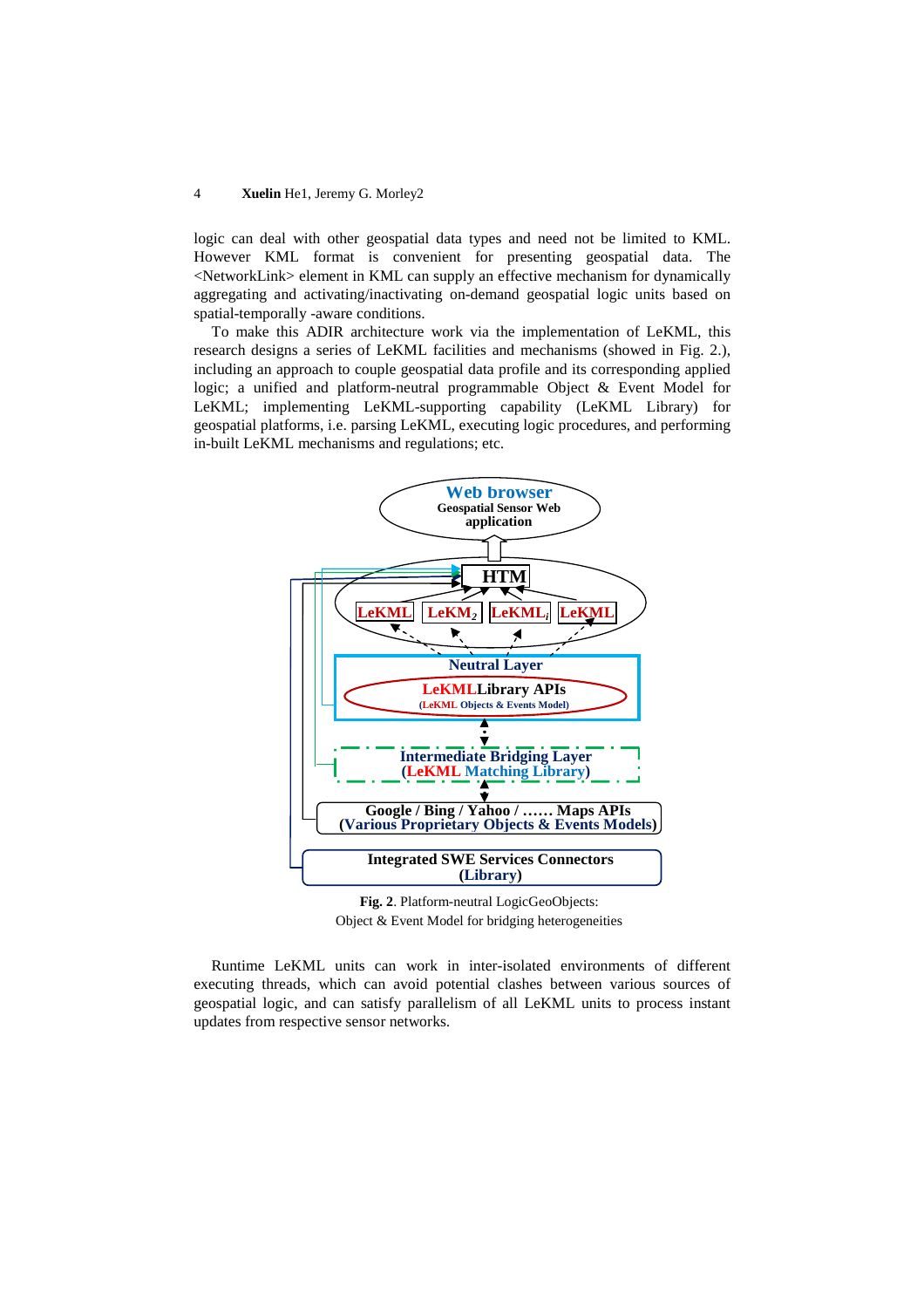**LogicGeoObject**: a Client-Side Architectural Model for Aggregating Geospatial Dynamics from Sensor Web 5

#### **Sentience and interoperability for LogicGeoObjects.**

In addition to autonomy, mashability and the on-demand assembling mechanism, sentience and interoperability are in-built characteristics for LogicGeoObjects. This LeKML implementation can equip every runtime LogicGeoObject with an internal event pool, and provide a common Message Bus bridging all LogicGeoObjects. A LogicGeoObject can subscribe/listen to certain events of interest to get contextawareness of both its internal state (such as monitoring data mutation) and the state of their surrounding local or remote environment, so as to adapt its behavior and trigger some actions. For example, generally a LogicGeoObjects is designed to only execute (be active) under a specific geospatial conditions such as a certain geographic region and level of detail of views being in the user's viewport currently. So Geospatial context can affect linking, assembling, loading, executing and activating/inactivating LogicGeoObjects.

The Message Bus provides a flexible mechanism for plugging in/out communication to enable interoperability. There is no directly-coupling relationship among these participated LogicGeoObjects. Service discovery and event notification are all based on indirect and anonymous approach via this Message Bus, on which LogicGeoObjects just subscribe to own-interested types of events, and publish owngenerated events that may be interest to others. A key Geospatially-specialized characteristic is the location (proximity)-based event-filtering capability built in this Message Bus middleware. An event producer (LogicGeoObject) can specify a certain geographic range of area (bounded by a shape) for constraining event propagation. Only those targeted event consumers (LogicGeoObjects) locating within this area can receive notifications of this event. This kind of event types involves the parameters about valid vicinities. When dispatching events, this Message Bus can analyze these parameters and just pick up those proximity-satisfied LogicGeoObjects (whether stationary or mobile objects) for event delivery. Such proximity-based event-filtering provides a mechanism to dynamically group objects for interoperation, and can reduce the volume of event propagations to improve system performance.

### **3 Use Case and Scenario**

LeKML is a purposely-designed format for a geospatial event-driven architecture catering for responsive granularized client units of Sensor Web to facilitate geospatial digital nervous systems [6]. A LogicGeoObject (implemented using a LeKML file) can function as a smart real-time sensor data feed for dynamically receiving, processing and presenting sensor data. As LogicGeoObjects are autonomous, dataself-monitorable, situation-aware, event-responsive and condition-controlled, these outstanding features make LogicGeoObjects a promising architecturae pattern on building responsive client-side programs for geospatial Sensor Web.

In OGC's SWE framework [7], a SWE client can be appropriately represented by a LogicGeoObject. A LogicGeoObject can act as an autonomous message-interpreting or event-processing engine unit with compact encapsulation of logic (which listens and responds to events) and a data framework (which keeps or stores data parsed from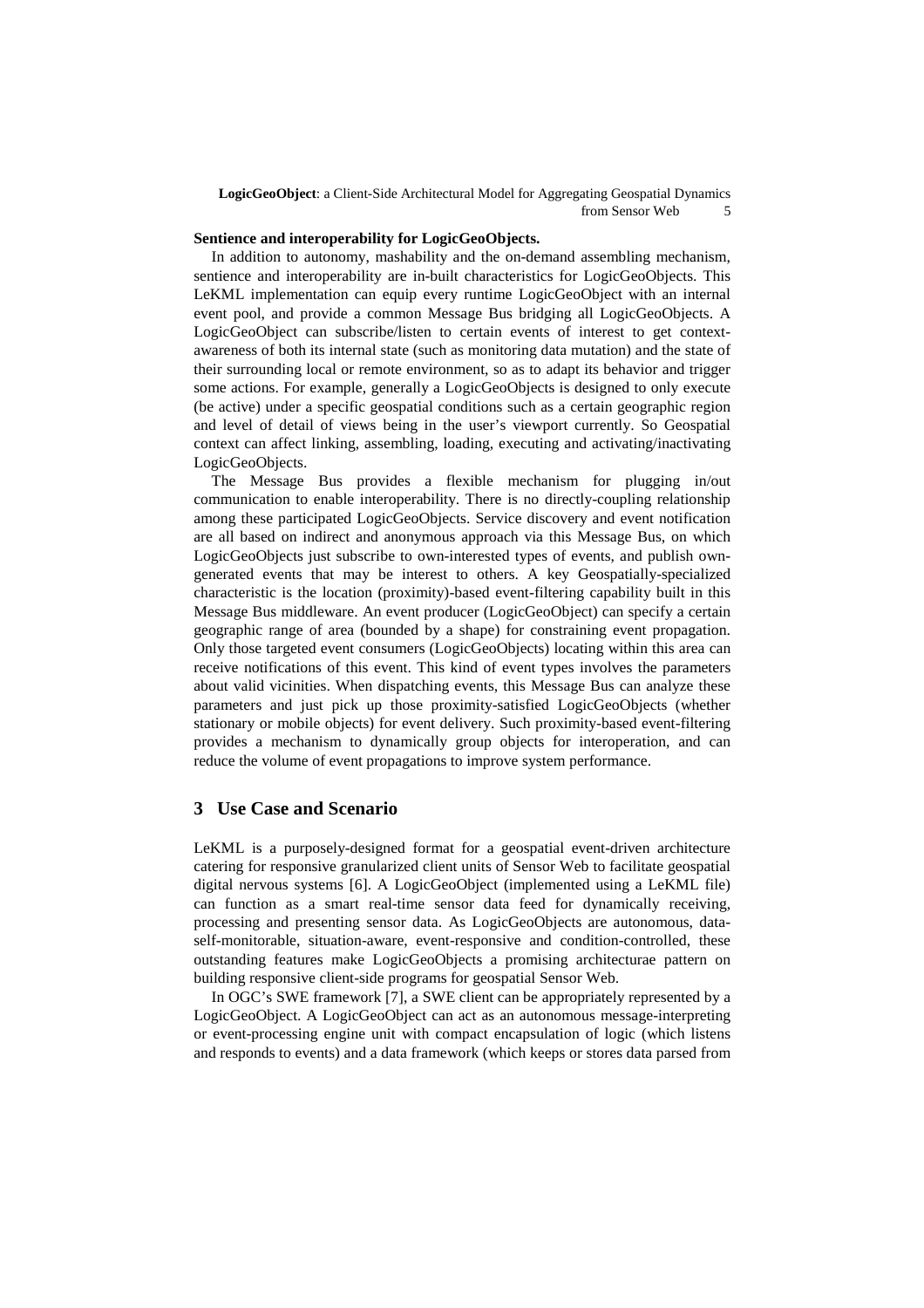#### 6 **Xuelin** He1, Jeremy G. Morley2

incoming messages or generated by procedural logic dynamically). This LeKML programming pattern can sensitively monitor, interpret, analyze and process events coming from inside (e.g. internal events such as UI interactions or data changes in this local application) or messages from outside (e.g. external events such as sensor alerts or Web Service Notifications from remote sources).

The mashability of autonomous LeKML files implies that scalable numbers of SWE clients can aggregate within a GeoWeb client application or platform. From a macro perspective, mashing up LogicGeoObjects will imply the aggregation of scalable numbers of event-processing engines and sensor-feeds-consumers into a Web Mapping client, which then implies the capability for the GeoWeb to sense and interact with the real world responsively and instantly. Consequently this ADIR architecture will improve GeoWeb with the capability to browse the physical world with aggregated individual dynamics.



**(a)** Simulation of automatically driving **(b)** Proximity-filtered cooperation **Fig. 3.** Aggregating and correlating LogicGeoObjects by mashing up LeKMLs

This LogicGeoObject model can be used to program various applied logic that retrieve, receive archived or real-time sensor data from the Web, or generate modelsimulated data. Fig. 3 demonstrates an example employing this ADIR architecture to aggregate and correlate LogicGeoObjects reflecting dynamics, interoperation and responsiveness. Fig. 3(a) illustrates an original application [8] simulating automatically driving without consideration on traffic control signals, while Fig. 3(b) derives from an example in the COREX [9] project presenting the changes of traffic light state from sensor data. Now these two originally separate and irrelevant applications can be re-programmed with additional cooperative logic using this LogicGeoObject model to fulfill mashability and interoperability. Loose and dynamical correlation and communication can be achieved between the mobile LogicGeoObjects of the vehicles and the stationary LogicGeoObjects of the traffic lights, based on the spatio-temporal context. The Message Bus implemented in this ADIR architecture can use the proximity-based mechanism to filter event propagation, only delivering the events of traffic lights to those vehicles that are currently within a designated proximity.